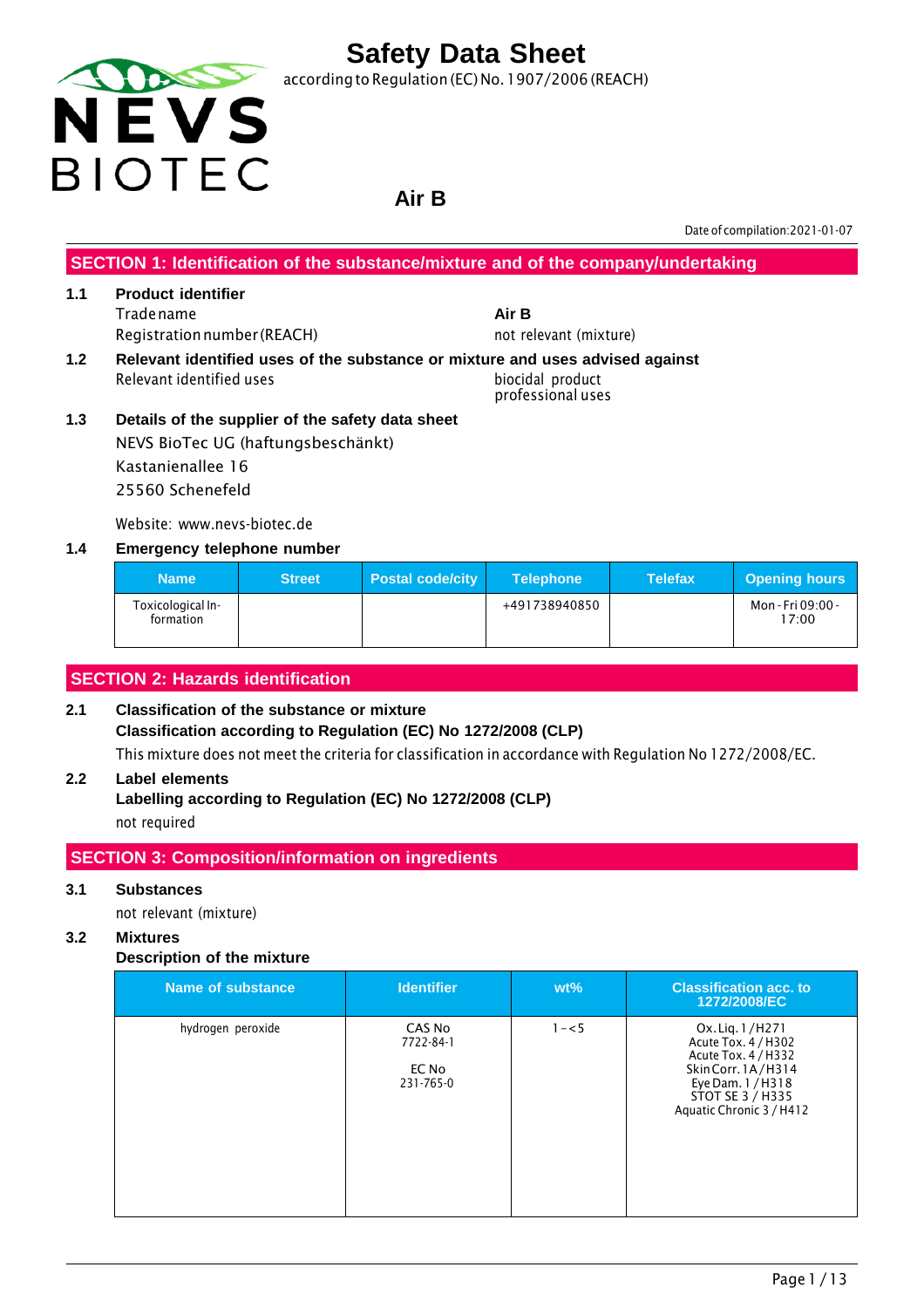

according to Regulation (EC) No. 1907/2006 (REACH)

### **Air B**

Date of compilation: 2020-08-26

| <b>Name of substance</b> | <b>Identifier</b>                                   | $wt\%$   | <b>Classification acc. to</b><br>1272/2008/EC                                                                                                                                                               |
|--------------------------|-----------------------------------------------------|----------|-------------------------------------------------------------------------------------------------------------------------------------------------------------------------------------------------------------|
| peracetic acid           | CAS No<br>$79 - 21 - 0$<br>EC No<br>$201 - 186 - 8$ | $\leq$ 1 | Flam. Lig. 3/H226<br>Org. Perox. D/H242<br>Acute Tox. 4 / H302<br>Acute Tox. 4 / H312<br>Acute Tox. 2 / H330<br>SkinCorr. 1A/H314<br>STOT SE 3 / H335<br>Aquatic Acute 1 / H400<br>Aquatic Chronic 2 / H411 |
| benzoic acid             | CAS No<br>65-85-0<br>EC No<br>200-618-2             | $\leq$ 1 | Skin Irrit. 2 / H315<br>Eye Dam. 1 / H318<br><b>STOT RE 1 / H372</b>                                                                                                                                        |
| hexa-2,4-dienoic acid    | CAS No<br>$110-44-1$<br>EC No<br>203-768-7          | $\leq$ 1 | Eye Irrit. 2/H319<br>STOT SE 3 / H335                                                                                                                                                                       |

For fulltextofabbreviations: seeSECTION16.

#### **SECTION 4: First aid measures**

#### **4.1 Description of first aid measures**

#### **General notes**

Do not leave affected person unattended. Remove victim out of the danger area. Keep affected person warm, still and covered. Take off immediately all contaminated clothing. In case of unconsciousness place person in the recovery position. Never give anything by mouth. In all cases of doubt, or when symptoms persist, seek medical advice.

#### **Following inhalation**

If breathing is irregular or stopped, immediately seek medical assistance and start first aid actions. Provide freshair. Inall cases of doubt, or when symptoms persist, seek medical advice.

#### **Following skin contact**

After contact with skin, take off immediately all contaminated clothing, and wash immediately with plenty of water.Inallcasesofdoubt,orwhensymptomspersist,seekmedicaladvice.

#### **Following eye contact**

Irrigate copiously with clean, fresh water for at least 10 minutes, holding the eyelids apart. Remove contact lenses, if present and easy to do. Continue rinsing. In all cases of doubt, or when symptoms persist, seek medical advice.

#### **Following ingestion**

Rinsemouthwithwater (onlyifthepersonisconscious).DoNOTinducevomiting.Callaphysicianimmediately.

#### **4.2 Most important symptoms and effects, both acute and delayed**

Symptoms and effects are not known to date.

#### **4.3 Indication of any immediate medical attention and special treatment needed**

none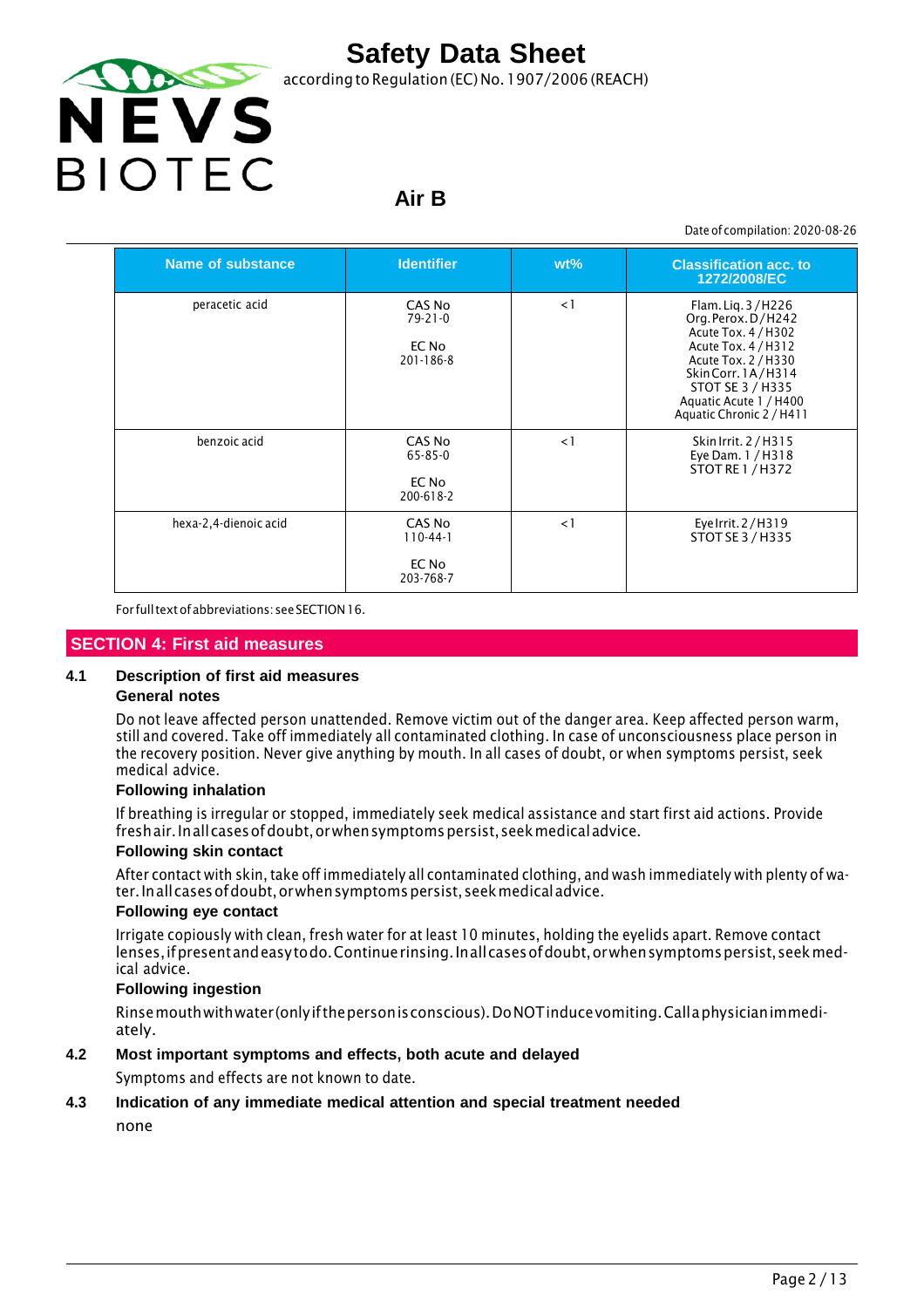

according to Regulation (EC) No. 1907/2006 (REACH)

### **Air B**

Date of compilation: 2020-08-26

#### **SECTION 5: Firefighting measures**

#### **5.1 Extinguishing media**

**Suitable extinguishing media**

water spray, alcohol resistant foam, fire extinguishing powder, carbon dioxide (CO2) **Unsuitable extinguishing media**

water jet

#### **5.2 Special hazards arising from the substance or mixture**

#### **5.3 Advice for firefighters**

In case of fire and/or explosion do not breathe fumes. Co-ordinate firefighting measures to the fire surroundings. Do not allow firefighting water to enter drains or water courses. Collect contaminated firefighting water separately. Fight fire with normal precautions from a reasonable distance.

#### **SECTION 6: Accidental release measures**

#### **6.1 Personal precautions, protective equipment and emergency procedures For non-emergency personnel**

Remove persons to safety. Ventilate affected area. Prevent skin contact. Wearing of suitable protective equipment (including personal protective equipment referred to under Section 8 of the safety data sheet) to prevent any contamination of skin, eyes and personal clothing.

#### **For emergency responders**

Wear breathing apparatus if exposed to vapours/dust/spray/gases.

#### **6.2 Environmental precautions**

Keep away from drains, surface and ground water. Retain contaminated washing water and dispose of it.

#### **6.3 Methods and material for containment and cleaning up**

#### **Advices on how to contain a spill**

Covering of drains.

**Advices on how to clean up a spill**

Collect spillage (sawdust, kieselgur (diatomite), sand, universal binder).

#### **Appropriate containment techniques**

Use of adsorbent materials.

#### **Other information relating to spills and releases**

Place in appropriate containers for disposal. Ventilate affected area.

#### **6.4 Reference to other sections**

Personal protective equipment: see section 8. Incompatible materials: see section 10. Disposal considerations: see section 13.

#### **SECTION 7: Handling and storage**

#### **7.1 Precautions for safe handling Recommendations**

#### **• Measures to prevent fire as well as aerosol and dust generation**

Use local and general ventilation. Use only in well-ventilated areas.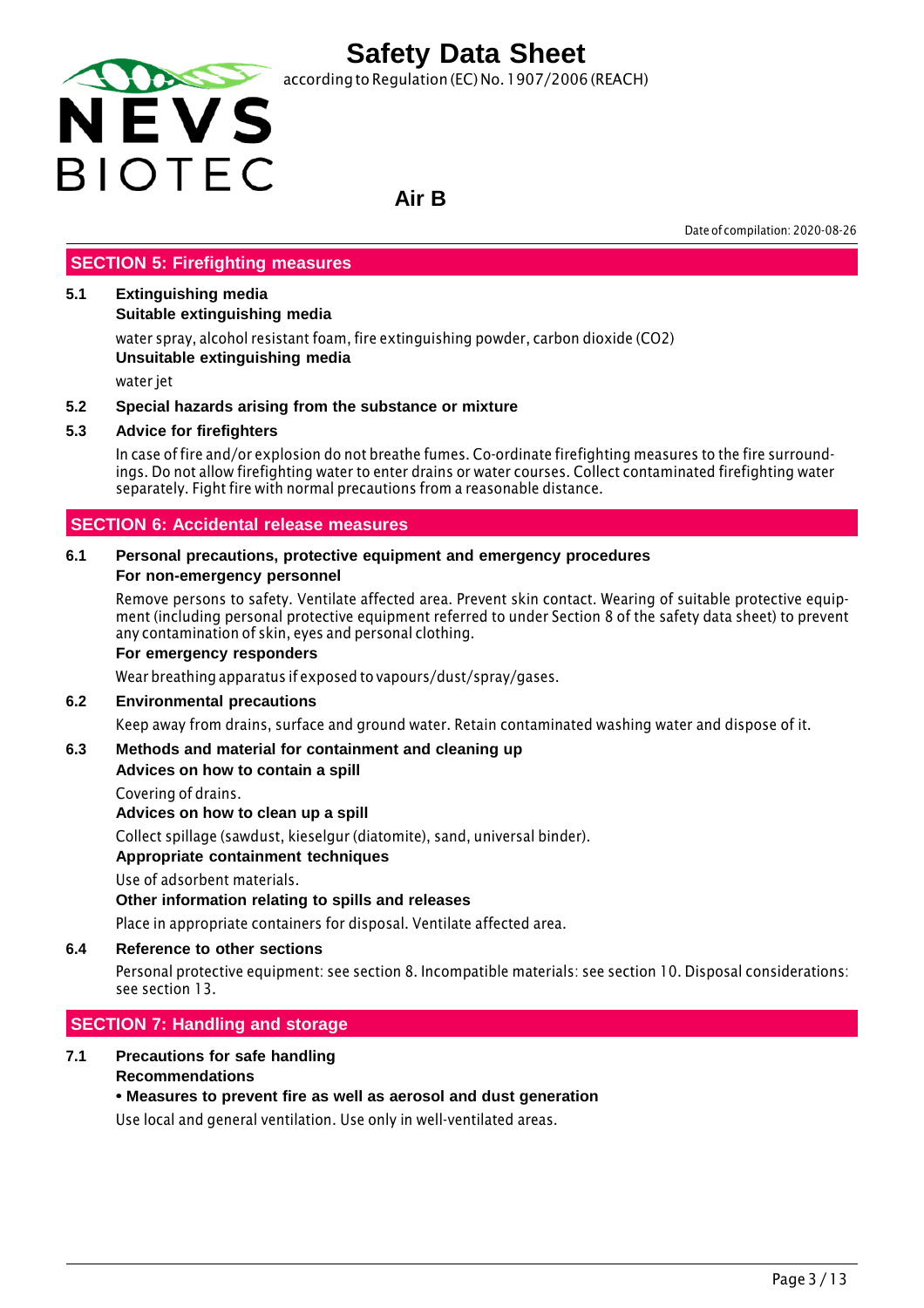

according to Regulation (EC) No. 1907/2006 (REACH)

### **Air B**

Date of compilation: 2020-08-26

#### **• Warning**

Solventvapoursareheavier thanairandmayspreadalongfloors.

**• Handling of incompatible substances or mixtures**

#### **• Keep away from**

caustic solutions

#### **Advice on general occupational hygiene**

Wash hands after use. Do not eat, drink and smoke in work areas. Remove contaminated clothing and protective equipment before entering eating areas. Never keep food or drink in the vicinity of chemicals. Never place chemicals in containers that are normally used for food or drink. Keep away from food, drink and animal feedingstuffs.

**7.2 Conditions for safe storage, including any incompatibilities**

#### **Managing of associated risks**

#### **Incompatible substances or mixtures**

Observe hints for combined storage.

**• Protect against external exposure, such as**

high temperatures, frost, sunlight

#### **Consideration of other advice**

**• Packaging compatibilities**

Keep only in original container.

#### **7.3 Specific end use(s)**

See section 16 for a general overview.

#### **SECTION 8: Exposure controls/personal protection**

#### **8.1 Control parameters**

#### **National limit values**

#### **Occupational exposure limit values (Workplace Exposure Limits)**

| <b>Coun</b><br>try | Name of agent     | <b>CAS No</b> | <b>Identifier</b> | <b>TWA</b><br>[ppm] | <b>TWA</b><br>$\sqrt{[mg/m^3]}$ | <b>STEL</b> | <b>STEL</b><br>$[ppm]$ $[mg/m^3]$ | <b>Source</b> |
|--------------------|-------------------|---------------|-------------------|---------------------|---------------------------------|-------------|-----------------------------------|---------------|
| GВ                 | hydrogen peroxide | 7722-84-1     | WEL               |                     | $\cdot$ 4                       | -           | 2.8                               | EH40/200      |

**Notation**

STEL Short-term exposure limit: a limit value above which exposure should not occur and which is related to a 15-minute period unless otherwise specified

TWA Time-weighted average (long-term exposure limit): measured or calculated in relation to a reference period of 8 hours timeweighted average

#### **Relevant DNELs/DMELs/PNECs and other threshold levels • relevant DNELs of components of the mixture**

| Name of substance | <b>CAS</b><br><b>No</b> | End-<br>point | <b>Threshold</b><br>level | <b>Protection</b><br>goal, route of<br>exposure | Used in                | <b>Exposure time</b>         |
|-------------------|-------------------------|---------------|---------------------------|-------------------------------------------------|------------------------|------------------------------|
| hydrogen peroxide | $7722 -$<br>$84-1$      | <b>DNEL</b>   | $3 \text{ mg/m}^3$        | human, inhalatory                               | worker (in-<br>dustry) | acute-localeffects           |
| hydrogen peroxide | 7722-<br>$84-1$         | <b>DNEL</b>   | $1.4 \,\mathrm{mq/m^3}$   | human, inhalatory                               | worker (in-<br>dustry) | chronic - local effects      |
| peracetic acid    | $79 - 21 - 0$           | <b>DNEL</b>   | $0.56 \,\mathrm{mg/m^3}$  | human, inhalatory                               | worker (in-<br>dustry) | chronic-systemicef-<br>fects |
| peracetic acid    | $79 - 21 - 0$           | <b>DNEL</b>   | $0.56 \,\mathrm{mg/m^3}$  | human, inhalatory                               | worker (in-<br>dustry) | chronic - local effects      |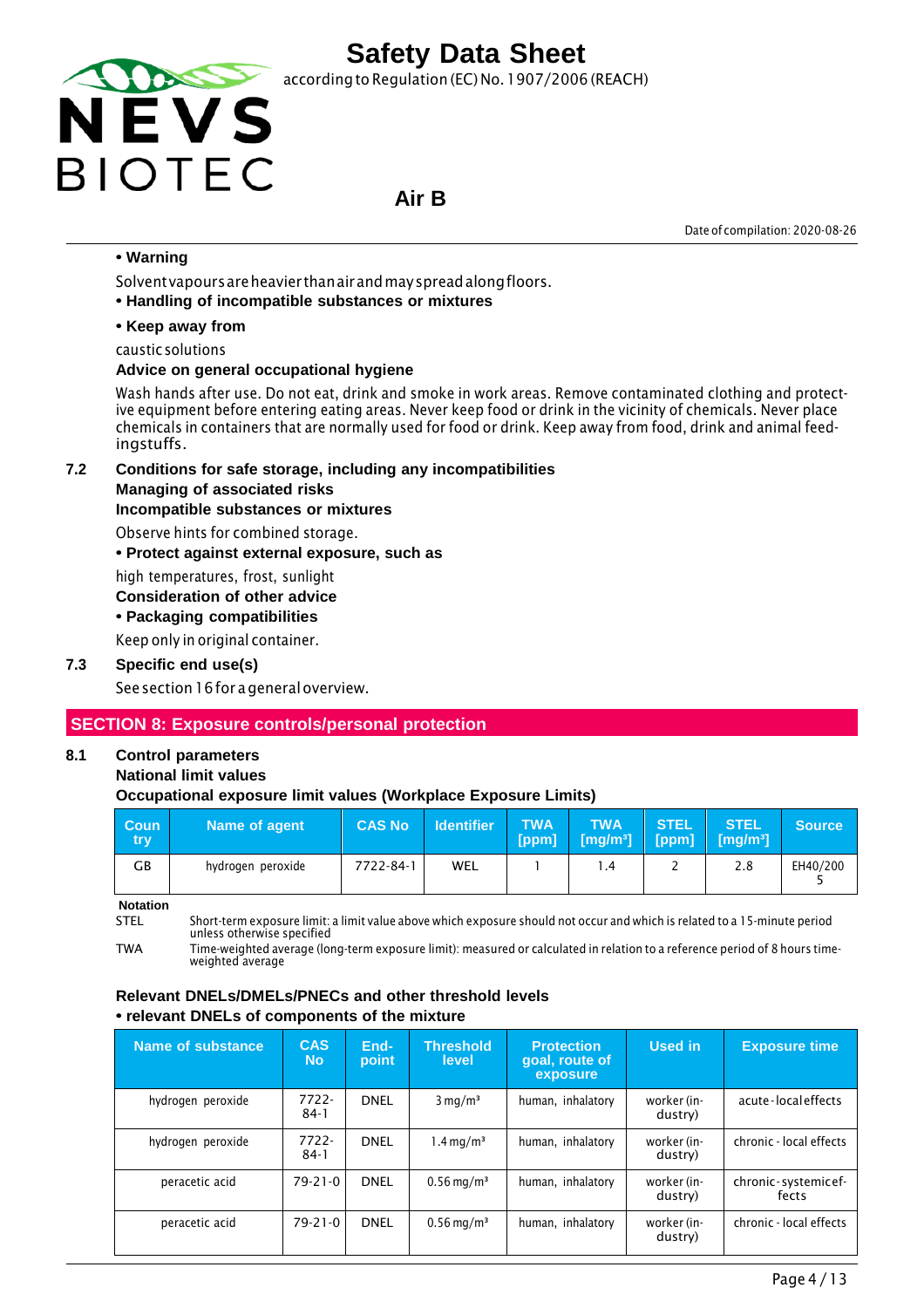

according to Regulation (EC) No.1907/2006 (REACH)

### **Air B**

Date of compilation: 2020-08-26

| <b>Name of substance</b> | <b>CAS</b><br><b>No</b> | End-<br>point | <b>Threshold</b><br>level | <b>Protection</b><br>goal, route of<br>exposure | <b>Used in</b>         | <b>Exposure time</b>          |
|--------------------------|-------------------------|---------------|---------------------------|-------------------------------------------------|------------------------|-------------------------------|
| peracetic acid           | 79-21-0                 | <b>DNEL</b>   | $0.56 \,\mathrm{mg/m^3}$  | human, inhalatory                               | worker (in-<br>dustry) | acute - systemic ef-<br>fects |
| peracetic acid           | 79-21-0                 | <b>DNEL</b>   | $0.56$ mg/m <sup>3</sup>  | human, inhalatory                               | worker (in-<br>dustry) | acute-localeffects            |
| benzoic acid             | 65-85-0                 | <b>DNEL</b>   | $0.1 \,\mathrm{mg/m^3}$   | human, inhalatory                               | worker (in-<br>dustry) | chronic - local effects       |
| benzoic acid             | 65-85-0                 | <b>DNEL</b>   | $62.5$ mg/kg              | human, dermal                                   | worker (in-<br>dustry) | chronic-systemicef-<br>fects  |
| benzoic acid             | 65-85-0                 | <b>DNEL</b>   | $3 \text{ mg/m}^3$        | human, inhalatory                               | worker (in-<br>dustry) | chronic-systemicef-<br>fects  |
| hexa-2,4-dienoic acid    | $110-44-$               | <b>DNEL</b>   | $40 \,\mathrm{mg/kg}$     | human, dermal                                   | worker (in-<br>dustry) | chronic-systemicef-<br>fects  |
| hexa-2,4-dienoic acid    | $110 - 44 -$            | <b>DNEL</b>   | $17.63 \,\mathrm{mg/m^3}$ | human, inhalatory                               | worker (in-<br>dustry) | chronic-systemicef-<br>fects  |

#### **• relevant PNECs of components of the mixture**

| <b>Name of substance</b> | <b>CAS</b><br><b>No</b>     | End-<br>point | <b>Threshold</b><br>level | <b>Organism</b>            | <b>Environmental</b><br>compartment | <b>Exposure time</b>            |
|--------------------------|-----------------------------|---------------|---------------------------|----------------------------|-------------------------------------|---------------------------------|
| hydrogen peroxide        | 7722-<br>$84-1$             | PNEC          | $0.0126 \frac{mg}{l}$     | aquatic organisms          | freshwater                          | short-term (single<br>instance) |
| hydrogen peroxide        | 7722-<br>$84-1$             | <b>PNEC</b>   | $0.0126$ mg/              | aquatic organisms          | marine water                        | short-term (single<br>instance) |
| hydrogen peroxide        | $7722 -$<br>$84-1$          | <b>PNEC</b>   | $4.66 \frac{mg}{l}$       | aquatic organisms          | sewage treatment<br>plant (STP)     | short-term (single<br>instance) |
| hydrogen peroxide        | 7722-<br>$84-1$             | PNEC          | $0.047 \frac{mg}{kg}$     | aquatic organisms          | freshwater sediment                 | short-term (single<br>instance) |
| hydrogen peroxide        | 7722-<br>$84-1$             | PNEC          | $0.047 \frac{mg}{kg}$     | aquatic organisms          | marine sediment                     | short-term (single<br>instance) |
| hydrogen peroxide        | $7722 -$<br>$84-1$          | <b>PNEC</b>   | $0.0023 \frac{mg}{kg}$    | terrestrial organ-<br>isms | soil                                | short-term (single<br>instance) |
| hydrogen peroxide        | 7722-<br>$84-1$             | PNEC          | $0.0138 \text{ mg}$ /     | aquatic organisms          | water                               | intermittent release            |
| peracetic acid           | $79 - 21 -$<br>0            | <b>PNEC</b>   | 0 <sup>mg</sup> /1        | aquatic organisms          | freshwater                          | short-term (single<br>instance) |
| peracetic acid           | $79 - 21 -$<br>$\mathbf{0}$ | <b>PNEC</b>   | 0 <sup>mg</sup> /1        | aquatic organisms          | marine water                        | short-term (single<br>instance) |
| peracetic acid           | $79 - 21 -$<br>0            | <b>PNEC</b>   | $0.051 \frac{mg}{l}$      | aquatic organisms          | sewage treatment<br>plant (STP)     | short-term (single<br>instance) |
| peracetic acid           | $79 - 21 -$<br>0            | <b>PNEC</b>   | $0 \frac{mg}{kg}$         | aquatic organisms          | freshwater sediment                 | short-term (single<br>instance) |
| peracetic acid           | $79 - 21 -$<br>$\mathbf{0}$ | <b>PNEC</b>   | $0 \frac{mg}{kg}$         | aquatic organisms          | marine sediment                     | short-term (single<br>instance) |
| peracetic acid           | $79 - 21 -$<br>0            | PNEC          | $0.32 \frac{mg}{kg}$      | terrestrial organ-<br>isms | soil                                | short-term (single<br>instance) |
| peracetic acid           | $79 - 21 -$<br>$\mathbf{0}$ | <b>PNEC</b>   | $0.002 \frac{mg}{l}$      | aquatic organisms          | water                               | intermittent release            |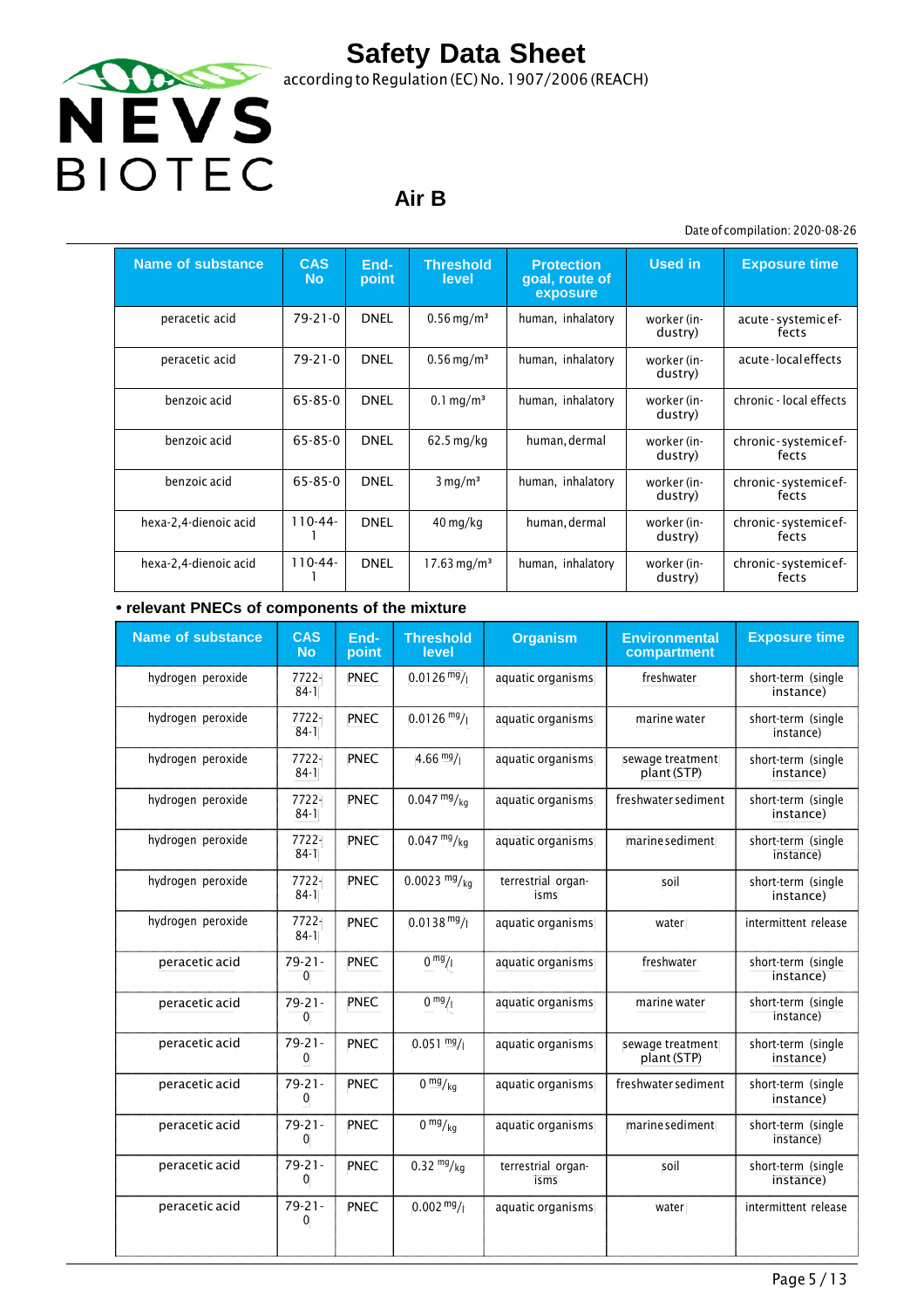

### **Air B**

Date of compilation: 2020-08-26

| <b>Name of substance</b> | <b>CAS</b><br><b>No</b>     | End-<br>point | <b>Threshold</b><br>level | <b>Organism</b>            | <b>Environmental</b><br>compartment | <b>Exposure time</b>            |
|--------------------------|-----------------------------|---------------|---------------------------|----------------------------|-------------------------------------|---------------------------------|
| benzoic acid             | $65 - 85 -$<br>$\mathbf{0}$ | <b>PNEC</b>   | $0.34 \frac{mg}{l}$       | aquatic organisms          | freshwater                          | short-term (single<br>instance) |
| benzoic acid             | $65 - 85 -$<br>$\mathbf{0}$ | <b>PNEC</b>   | $0.034 \frac{mg}{l}$      | aquatic organisms          | marine water                        | short-term (single<br>instance) |
| benzoic acid             | $65 - 85 -$<br>$\Omega$     | <b>PNEC</b>   | $100 \frac{mg}{l}$        | aquatic organisms          | sewage treatment<br>plant (STP)     | short-term (single<br>instance) |
| benzoic acid             | $65 - 85 -$<br>$\Omega$     | <b>PNEC</b>   | 1.75 $mg/kg$              | aquatic organisms          | freshwater sediment                 | short-term (single<br>instance) |
| benzoic acid             | $65 - 85 -$<br>$\Omega$     | <b>PNEC</b>   | $0.175 \frac{mg}{kg}$     | aquatic organisms          | marine sediment                     | short-term (single<br>instance) |
| benzoic acid             | $65 - 85 -$<br>$\mathbf{0}$ | <b>PNEC</b>   | $0.151 \frac{mg}{kg}$     | terrestrial organ-<br>isms | soil                                | short-term (single<br>instance) |
| benzoic acid             | $65 - 85 -$<br>$\Omega$     | <b>PNEC</b>   | $0.331 \text{ mg}$ /      | aquatic organisms          | water                               | intermittent release            |
| hexa-2,4-dienoic acid    | $110 -$<br>$44-1$           | <b>PNEC</b>   | $0.129 \frac{mg}{l}$      | aquatic organisms          | freshwater                          | short-term (single<br>instance) |
| hexa-2,4-dienoic acid    | $110 -$<br>$44-1$           | <b>PNEC</b>   | $0.01294$ mg/             | aquatic organisms          | marine water                        | short-term (single<br>instance) |
| hexa-2,4-dienoic acid    | $110 -$<br>$44-1$           | <b>PNEC</b>   | $10^{mg}/1$               | aquatic organisms          | sewage treatment<br>plant (STP)     | short-term (single<br>instance) |
| hexa-2,4-dienoic acid    | $110 -$<br>$44-1$           | <b>PNEC</b>   | $0.465$ mg/kg             | aquatic organisms          | freshwater sediment                 | short-term (single<br>instance) |
| hexa-2,4-dienoic acid    | $110 -$<br>$44-1$           | <b>PNEC</b>   | $0.046 \frac{mg}{kg}$     | aquatic organisms          | marine sediment                     | short-term (single<br>instance) |
| hexa 2,4 dienoic acid    | $110 -$<br>$44-1$           | <b>PNEC</b>   | $5 \frac{mg}{ka}$         | terrestrial organ-<br>isms | soil                                | short term (single<br>instance) |
| hexa-2,4-dienoic acid    | $110 -$<br>$44-1$           | <b>PNEC</b>   | $0.241 \frac{mg}{l}$      | aquatic organisms          | water                               | intermittent release            |

#### **8.2 Exposure controls**

#### **Appropriate engineering controls**

Generalventilation.

### **Individual protection measures (personal protective equipment)**

**Eye/face protection**

Wear eye/face protection.

**Skin protection**

#### **• hand protection**

Wearsuitablegloves.Chemicalprotectionglovesaresuitable,whicharetestedaccordingtoEN374.Check leak-tightness/impermeability prior to use. In the case of wanting to use the gloves again, clean them before taking off and air them well. For special purposes, it is recommended to check the resistance to chemicals of the protective gloves mentioned above together with the supplier of these gloves.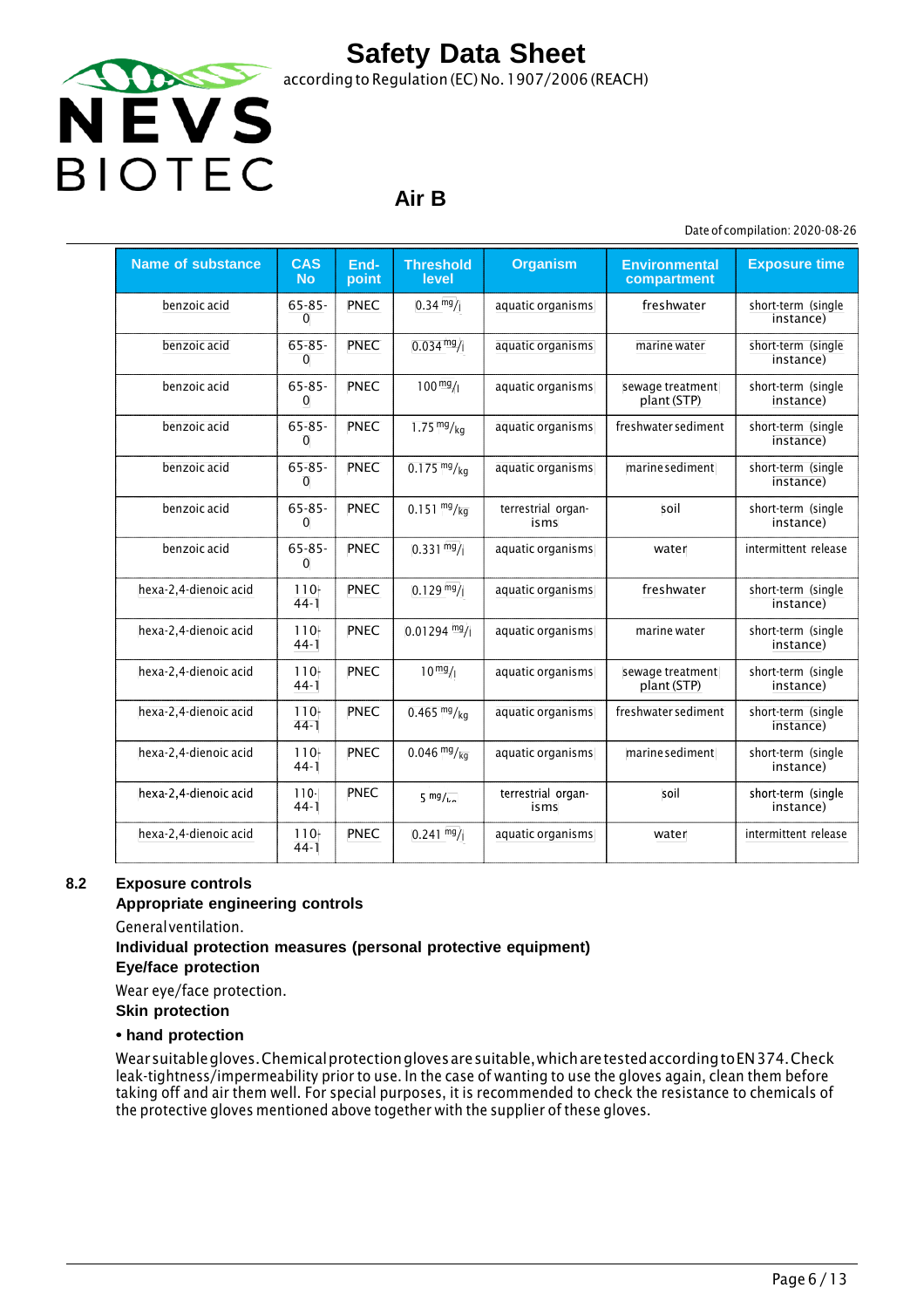

according to Regulation (EC) No.1907/2006 (REACH)

### **Air B**

Date of compilation: 2020-08-26

#### **• other protection measures**

Take recovery periods for skin regeneration. Preventive skin protection (barrier creams/ointments) is recommended. Wash hands thoroughly after handling.

#### **Respiratory protection**

In case of inadequate ventilation wear respiratory protection.

#### **Environmental exposure controls**

Use appropriate container to avoid environmental contamination. Keep away from drains, surface and ground water.

#### **SECTION 9: Physical and chemical properties**

#### **9.1 Information on basic physical and chemical properties Appearance**

| Appearance                              |                                       |
|-----------------------------------------|---------------------------------------|
| Physical state                          | liquid                                |
| Colour                                  | clear                                 |
| Odour                                   | characteristic                        |
| Other physical and chemical parameters  |                                       |
| pH (value)                              | $3 - 4.5$                             |
| Melting point/freezing point            | $-33^{\circ}$ C                       |
| Initial boiling point and boiling range | $100^{\circ}$ C                       |
| Flash point                             | not determined                        |
| Evaporation rate                        | not determined                        |
| Flammability (solid, gas)               | not relevant (fluid)                  |
| <b>Explosive limits</b>                 | not determined                        |
| Vapour pressure                         | 32 hPa at 25 °C                       |
| Density                                 | 1.009 - 1.071 $\frac{9}{cm}$ at 20 °C |
| Solubility(ies)                         |                                       |
| Water solubility                        | miscible in any proportion            |
| Partition coefficient                   |                                       |
| n-octanol/water (log KOW)               | this information is not available     |
| Auto-ignition temperature               | not determined                        |
| Viscosity                               | not determined                        |
| <b>Explosive properties</b>             | none                                  |
| Oxidising properties                    | none                                  |
| Other information                       |                                       |

### **9.2 Other information**

Nofurther informationavailable.

#### **SECTION 10: Stability and reactivity**

#### **10.1 Reactivity**

Concerning incompatibility: see below "Conditions to avoid" and "Incompatible materials".

#### **10.2 Chemical stability**

See below "Conditions to avoid".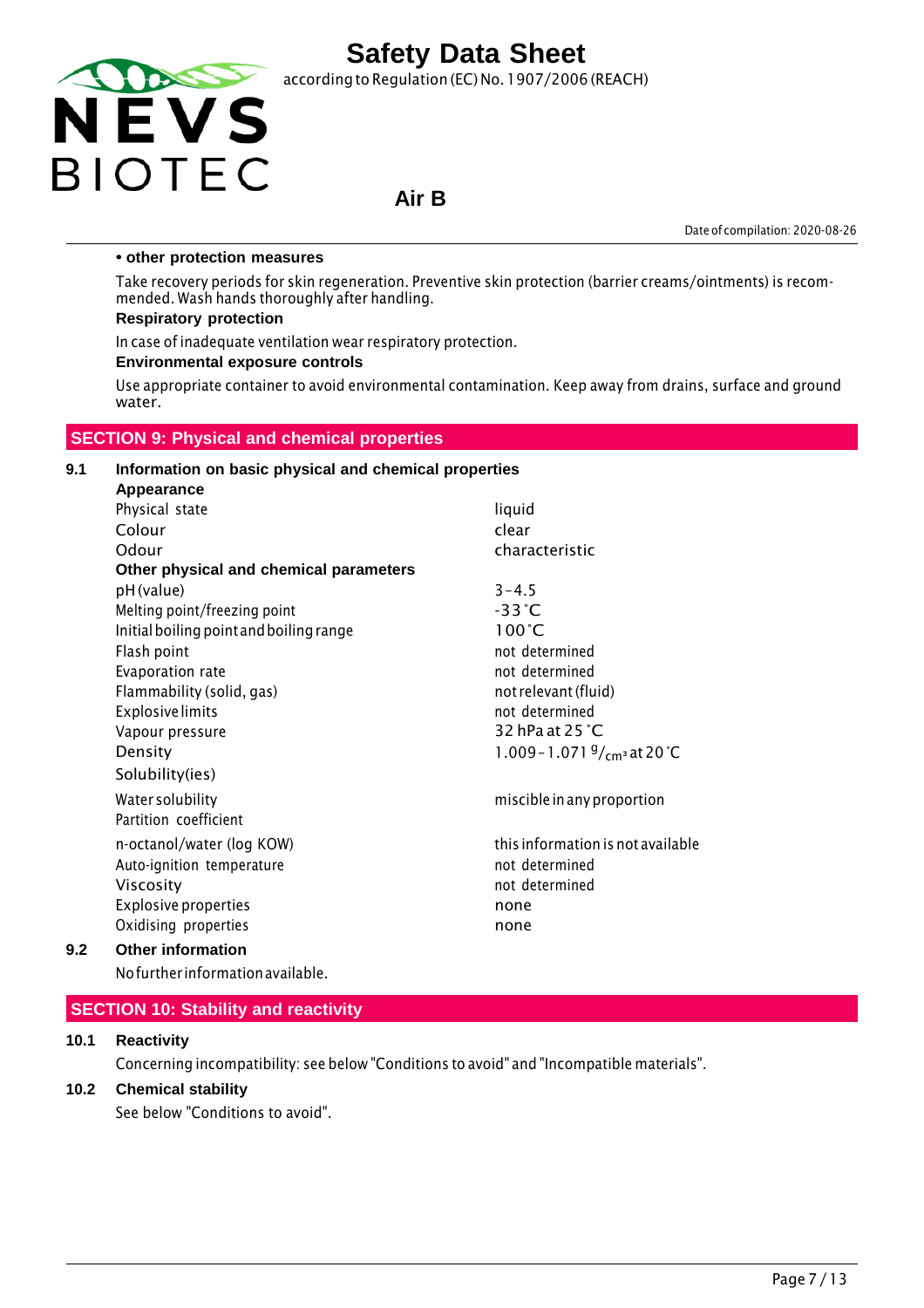

according to Regulation (EC) No. 1907/2006 (REACH)

# **Air B**

Date of compilation: 2020-08-26

- **10.3 Possibility of hazardous reactions** No known hazardous reactions.
- **10.4 Conditions to avoid** Keep away from heat. - UV-radiation/sunlight.
- **10.5 Incompatible materials** bases

#### **10.6 Hazardous decomposition products**

Reasonably anticipated hazardous decomposition products produced as a result of use, storage, spill and heating are not known. Hazardous combustion products: see section 5.

#### **SECTION 11: Toxicological information**

#### **11.1 Information on toxicological effects**

Test data are not available for the complete mixture.

#### **Classification procedure**

The method for classification ofthe mixture is based on ingredients of the mixture (additivity formula).

#### **Classification according to GHS (1272/2008/EC, CLP)**

This mixture does not meet the criteria for classification in accordance with Regulation No 1272/2008/EC. **Acute toxicity**

Shallnotbeclassifiedasacutelytoxic.

#### **• Acute toxicity of components of the mixture**

| Name of substance | <b>CAS No</b> | <b>Exposure route</b> | ATE                                   |
|-------------------|---------------|-----------------------|---------------------------------------|
| hydrogen peroxide | 7722-84-1     | oral                  | 1,026 $mg/kq$                         |
| hydrogen peroxide | 7722-84-1     | inhalation: vapour    | $11^{mg}/(4h)$                        |
| peracetic acid    | $79-21-0$     | oral                  | 1,780 $mg/kg$                         |
| peracetic acid    | $79-21-0$     | dermal                | $1,147 \frac{mg}{kg}$                 |
| peracetic acid    | $79 - 21 - 0$ | inhalation: vapour    | $0.5 \frac{mg}{l}$ / <sub>1</sub> /4h |
| peracetic acid    | $79-21-0$     | inhalation: dust/mist | $0.204$ mg/ $1/4h$                    |

#### **Skin corrosion/irritation**

Shall not be classified as corrosive/irritant to skin.

#### **Serious eye damage/eye irritation**

Shallnotbeclassifiedasseriouslydamagingtotheeyeoreyeirritant.

**Respiratory or skin sensitisation**

Shallnotbeclassifiedasarespiratoryorskinsensitiser.

#### **Summary of evaluation of the CMR properties**

Shall not be classified as germ cell mutagenic, carcinogenic nor as a reproductive toxicant.

#### **Specific target organ toxicity (STOT)**

Shall not be classified as a specific target organ toxicant.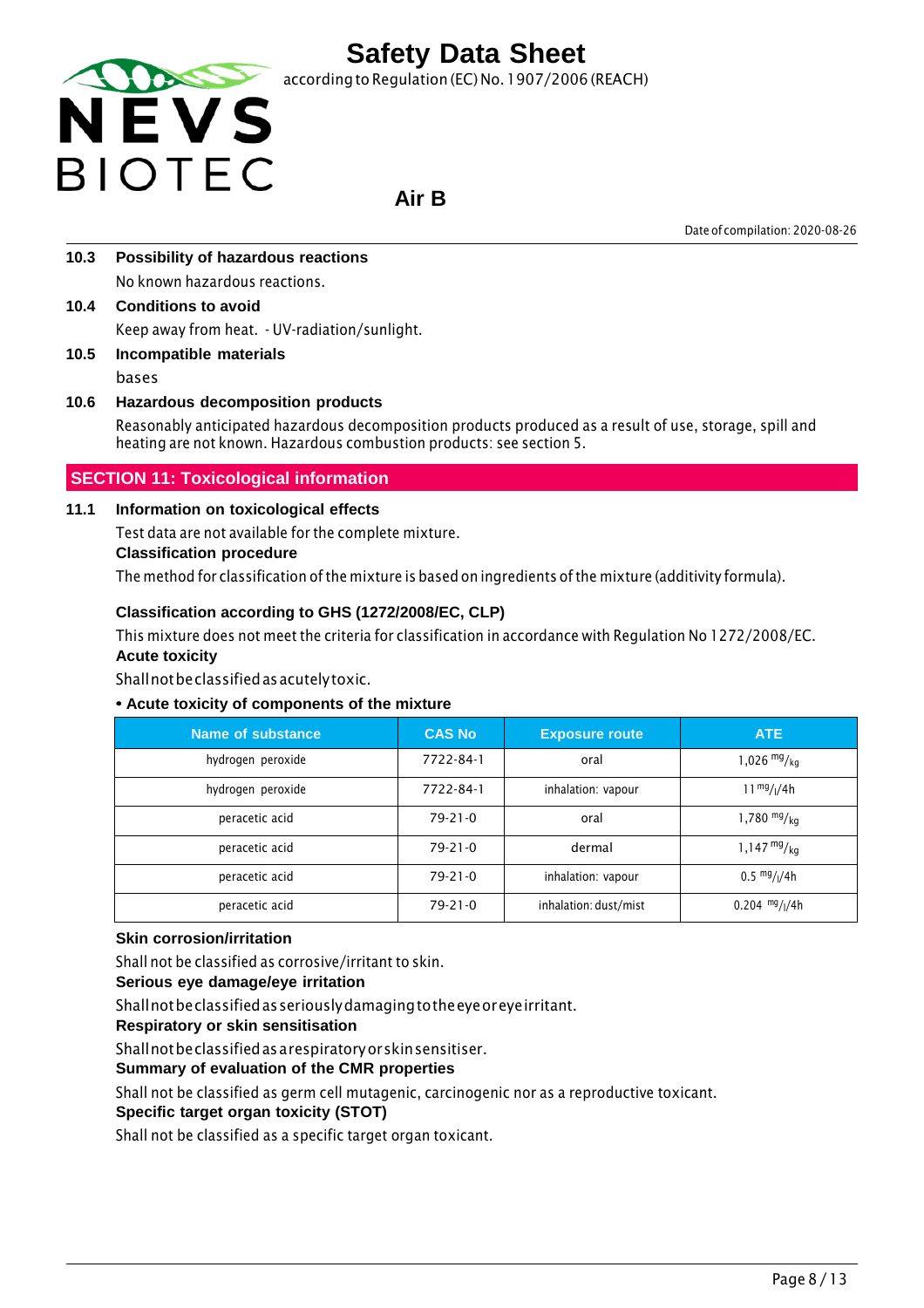

# **Air B**

Date of compilation: 2020-08-26

#### **Aspiration hazard**

Shall not be classified as presenting an aspiration hazard.

#### **SECTION 12: Ecological information**

#### **12.1 Toxicity**

Shall not be classified as hazardous to the aquatic environment.

#### **Aquatic toxicity (acute)**

**Aquatic toxicity (acute) of components of the mixture**

| <b>Name of substance</b> | <b>CAS No</b> | <b>Endpoint</b> | <b>Value</b>         | <b>Species</b>             | <b>Exposure</b><br>time |
|--------------------------|---------------|-----------------|----------------------|----------------------------|-------------------------|
| hydrogen peroxide        | 7722-84-1     | <b>LC50</b>     | $16.4 \frac{mg}{l}$  | fish                       | 96 h                    |
| hydrogen peroxide        | 7722-84-1     | ErC50           | $1.38 \frac{mg}{l}$  | algae                      | 72 h                    |
| peracetic acid           | $79 - 21 - 0$ | <b>LC50</b>     | $11 \frac{mg}{l}$    | fish                       | 96 h                    |
| peracetic acid           | $79 - 21 - 0$ | <b>EC50</b>     | $0.73 \frac{mg}{l}$  | aquatic inverteb-<br>rates | 48h                     |
| peracetic acid           | $79 - 21 - 0$ | ErC50           | $0.16 \frac{mg}{l}$  | algae                      | 72h                     |
| benzoic acid             | $65 - 85 - 0$ | <b>LC50</b>     | 44.6 $mg/1$          | fish                       | 96 h                    |
| benzoic acid             | $65 - 85 - 0$ | ErC50           | $>33.1 \frac{mg}{l}$ | algae                      | 72h                     |
| hexa-2,4-dienoic acid    | $110-44-1$    | <b>LC50</b>     | $75 \frac{mg}{l}$    | fish                       | 96h                     |
| hexa-2,4-dienoic acid    | $110-44-1$    | <b>EC50</b>     | $70 \frac{mg}{l}$    | aquatic inverteb-<br>rates | 48h                     |
| hexa-2,4-dienoic acid    | $110-44-1$    | ErC50           | 77 <sup>mg</sup> /1  | algae                      | 72h                     |

#### **Aquatic toxicity (chronic) Aquatic toxicity (chronic) of components of the mixture**

| Name of substance     | <b>CAS No</b>  | <b>Endpoint</b> | <b>Value</b>        | <b>Species</b>             | <b>Exposure</b><br>time |
|-----------------------|----------------|-----------------|---------------------|----------------------------|-------------------------|
| hydrogen peroxide     | 7722-84-1      | EC50            | $466 \frac{mg}{l}$  | microorganisms             | $30 \,\mathrm{min}$     |
| peracetic acid        | $79 - 21 - 0$  | EC50            | $38.6 \frac{mg}{l}$ | microorganisms             | 3h                      |
| benzoic acid          | 65-85-0        | <b>EC50</b>     | $>120$ mg/          | fish                       | 28d                     |
| hexa-2,4-dienoic acid | $110 - 44 - 1$ | <b>LC50</b>     | $>50$ mg/ $_1$      | aquatic inverteb-<br>rates | 21d                     |
| hexa-2,4-dienoic acid | $110 - 44 - 1$ | <b>EC50</b>     | $>50$ mg/           | aquatic inverteb-<br>rates | 21d                     |

#### **Biodegradation**

The relevant substances of the mixture are readily biodegradable.

#### **12.2 Persistence and degradability**

Data are not available.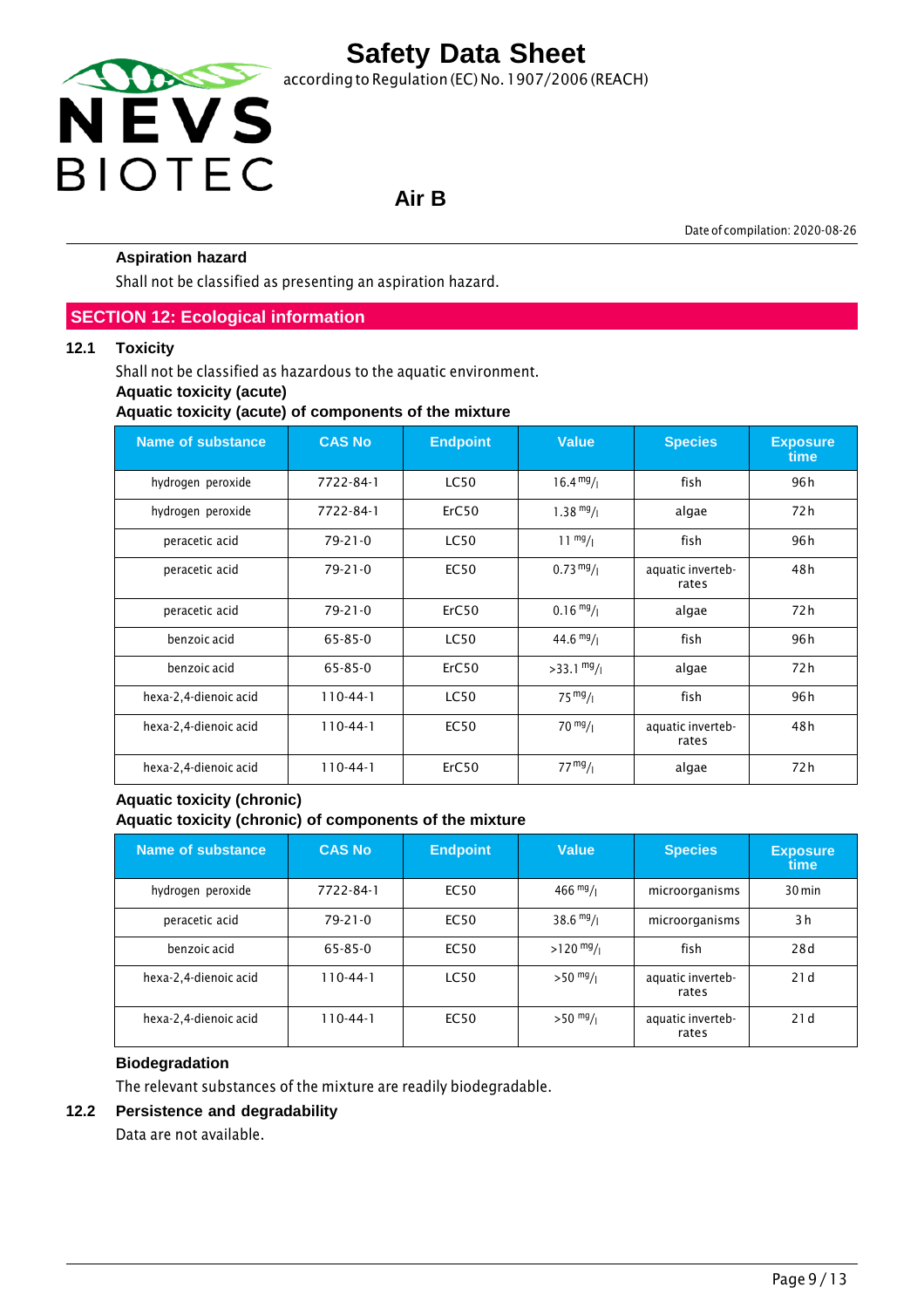

according to Regulation (EC) No.1907/2006 (REACH)

### **Air B**

Date of compilation: 2020-08-26

#### **Degradability of components of the mixture**

| Name of substance     | <b>CAS No</b> | <b>Process</b>                 | <b>Degradation rate</b> | Time |
|-----------------------|---------------|--------------------------------|-------------------------|------|
| peracetic acid        | $79 - 21 - 0$ | DOC removal                    | 98%                     | 28 d |
| benzoic acid          | 65-85-0       | carbon dioxide gener-<br>ation | 89.5%                   | 35 d |
| hexa-2,4-dienoic acid | 110-44-1      | oxygen depletion               | 74.9%                   | 28d  |

#### **12.3 Bioaccumulative potential**

#### Data are not available.

#### **Bioaccumulative potential of components of the mixture**

| Name of substance     | <b>CAS No</b> | <b>BCF</b> | Log KOW                   | <b>BOD5/COD</b> |
|-----------------------|---------------|------------|---------------------------|-----------------|
| peracetic acid        | $79 - 21 - 0$ |            | $-1.2 - 1.3(25^{\circ}C)$ |                 |
| benzoic acid          | 65-85-0       |            | 1.88                      |                 |
| hexa-2,4-dienoic acid | 110-44-1      |            | 1.33(25 <sup>o</sup> C)   |                 |

#### **12.4 Mobility in soil**

Data are not available.

#### **12.5 Results of PBT and vPvB assessment**

This mixture does not contain any substances that are assessed to be a PBT or a vPvB.

### **12.6 Other adverse effects**

Data are not available.

#### **SECTION 13: Disposal considerations**

#### **13.1 Waste treatment methods**

#### **Sewage disposal-relevant information**

Do not empty into drains. Avoid release to the environment. Refer to special instructions/safety data sheets. **Waste treatment of containers/packagings**

Completelyemptiedpackages canberecycled.Handlecontaminatedpackages inthesameway asthesubstance itself.

#### **Remarks**

Please consider the relevant national or regional provisions. Waste shall be separated into the categories that can be handled separately by the local or national waste management facilities.

#### **SECTION 14: Transport information**

- **14.2** UN proper shipping name not relevant
- **14.3** Transport hazard class(es) Class -
- **14.4** Packing group **not relevant** not relevant
- 

**14.1** UN number (not subjectto transport regulations)

**14.5** Environmental hazards none is none (non-environmentally hazardous acc. to the dangerous acc. to the dangerous goodsregulations)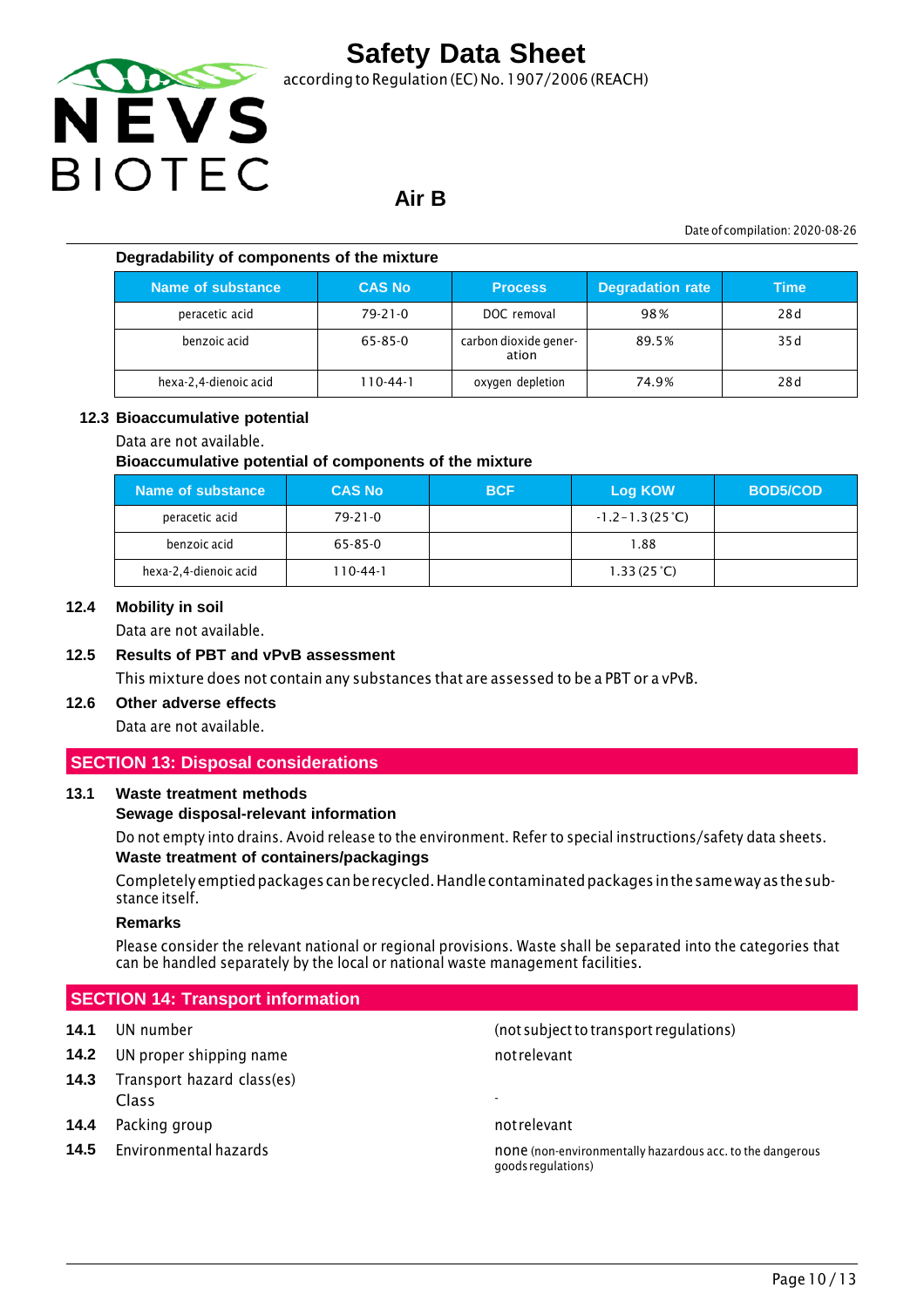

### **Air B**

Date of compilation: 2020-08-26

- **14.6** Special precautions for user There is no additional information.
- **14.7** Transport in bulk according to Annex II of MARPOL and the IBC Code Thecargoisnotintendedtobecarriedinbulk.

#### **SECTION 15: Regulatory information**

**15.1 Safety, health and environmental regulations/legislation specific for the substance or mixture Relevant provisions of the European Union (EU)**

#### **• Seveso Directive**

| - No | Dangerous substance/hazard categories | Qualifying quantity (tonnes) for the applica-<br>tion of lower and upper-tier requirements | <b>Notes</b> |
|------|---------------------------------------|--------------------------------------------------------------------------------------------|--------------|
|      | not assigned                          |                                                                                            |              |

#### **15.2 Chemical Safety Assessment**

Chemical safety assessments for substances in this mixture were not carried out.

#### **SECTION 16: Other information**

#### **Abbreviations and acronyms**

| Abbr.                  | <b>Descriptions of used abbreviations</b>                                                                                                                                         |
|------------------------|-----------------------------------------------------------------------------------------------------------------------------------------------------------------------------------|
| Acute Tox.             | Acute toxicity                                                                                                                                                                    |
| <b>Aquatic Acute</b>   | Hazardous to the aquatic environment - acute hazard                                                                                                                               |
| <b>Aquatic Chronic</b> | Hazardous to the aquatic environment - chronic hazard                                                                                                                             |
| <b>ATE</b>             | <b>Acute Toxicity Estimate</b>                                                                                                                                                    |
| <b>BCF</b>             | Bioconcentration factor                                                                                                                                                           |
| <b>BOD</b>             | Biochemical Oxygen Demand                                                                                                                                                         |
| CAS                    | Chemical Abstracts Service (service that maintains the most comprehensive list of chemical substances)                                                                            |
| <b>CLP</b>             | Regulation (EC) No 1272/2008 on classification, labelling and packaging of substances and mixtures                                                                                |
| <b>CMR</b>             | Carcinogenic, Mutagenic or toxic for Reproduction                                                                                                                                 |
| COD                    | Chemical oxygen demand                                                                                                                                                            |
| DMFI                   | Derived Minimal Effect Level                                                                                                                                                      |
| <b>DNEL</b>            | Derived No-Effect Level                                                                                                                                                           |
| EC No                  | The EC Inventory (EINECS, ELINCS and the NLP-list) is the source for the seven-digit EC number, an identifier of substances commercially available within the EU (European Union) |
| EH40/2005              | EH40/2005 Workplace exposure limits (http://www.nationalarchives.gov.uk/doc/open-government-licence/)                                                                             |
| <b>EINECS</b>          | European Inventory of Existing Commercial Chemical Substances                                                                                                                     |
| <b>ELINCS</b>          | European List of Notified Chemical Substances                                                                                                                                     |
| Eye Dam.               | Seriously damaging to the eye                                                                                                                                                     |
| Eye Irrit.             | Irritant to the eye                                                                                                                                                               |
| Flam. Lig.             | Flammable liquid                                                                                                                                                                  |
| <b>GHS</b>             | "Globally Harmonized System of Classification and Labelling of Chemicals" developed by the United Nations                                                                         |
| logKOW                 | n-Octanol/water                                                                                                                                                                   |
| <b>MARPOL</b>          | International Convention for the Prevention of Pollution from Ships (abbr. of "Marine Pollutant")                                                                                 |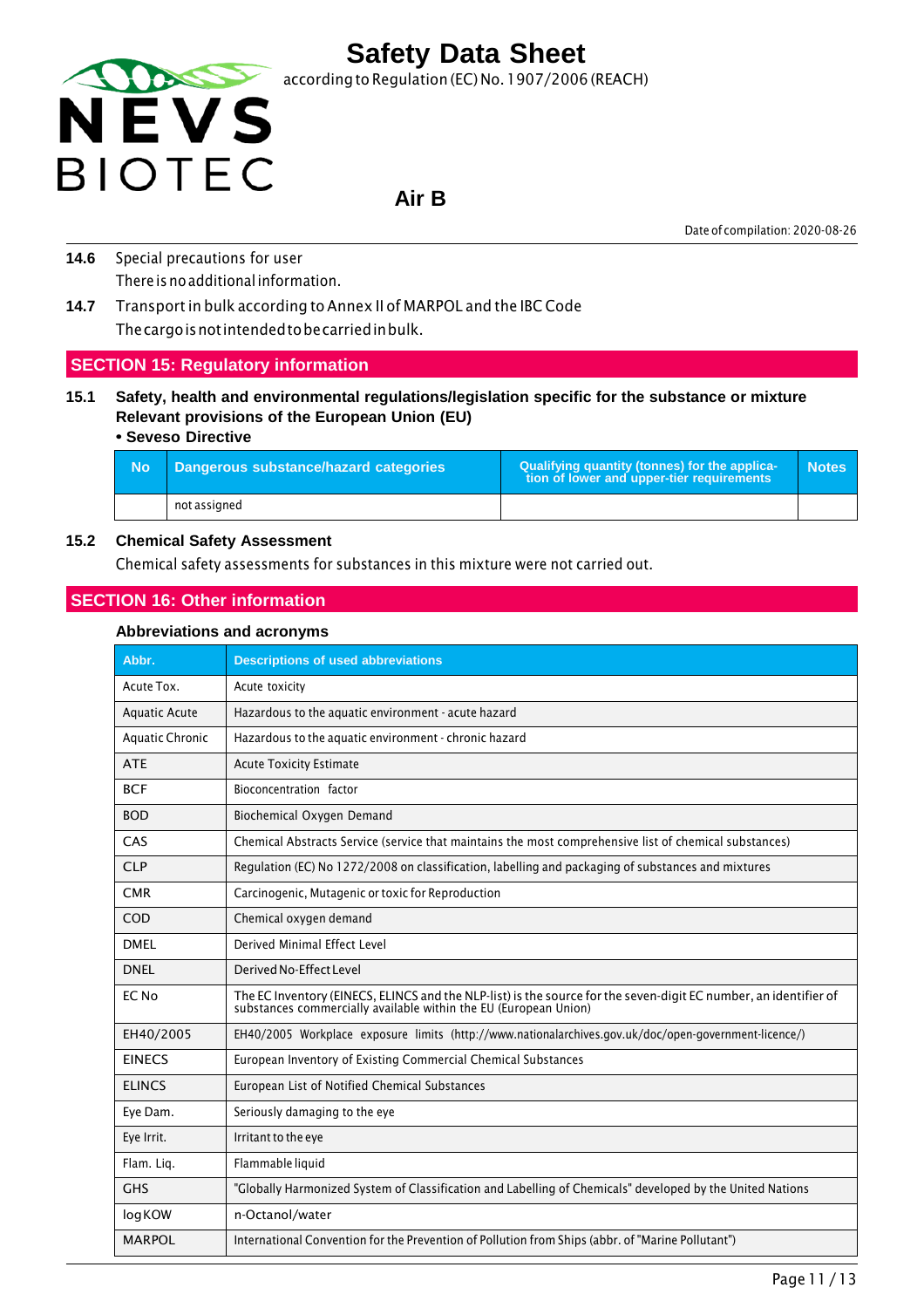

### **Air B**

Date of compilation: 2020-08-26

| Abbr.          | <b>Descriptions of used abbreviations</b>                            |
|----------------|----------------------------------------------------------------------|
| <b>NLP</b>     | No-Longer Polymer                                                    |
| Org. Perox.    | Organic peroxide                                                     |
| Ox. Lig.       | Oxidising liquid                                                     |
| <b>PBT</b>     | Persistent, Bioaccumulative and Toxic                                |
| <b>PNEC</b>    | Predicted No-Effect Concentration                                    |
| ppm            | Parts per million                                                    |
| <b>REACH</b>   | Registration, Evaluation, Authorisation and Restriction of Chemicals |
| Skin Corr.     | Corrosive to skin                                                    |
| Skin Irrit.    | Irritanttoskin                                                       |
| <b>STEL</b>    | Short-term exposure limit                                            |
| <b>STOTRE</b>  | Specific target organ toxicity - repeated exposure                   |
| <b>STOT SE</b> | Specific target organ toxicity - single exposure                     |
| <b>TWA</b>     | Time-weighted average                                                |
| vPvB           | Very Persistent and very Bioaccumulative                             |
| <b>WEL</b>     | Workplace exposure limit                                             |

#### **Key literature references and sources for data**

- Regulation (EC) No. 1907/2006 (REACH), amended by 2015/830/EU
- Regulation (EC) No. 1272/2008 (CLP, EU GHS)
- Regulation (EU) No 528/2012 (BPR)

#### **Classification procedure**

Physical and chemical properties, Health hazards/environmental hazards: The method for classification of the mixture is based on ingredients ofthe mixture (additivity formula).

#### **List of relevant phrases (code and full text as stated in chapter 2 and 3)**

| Code             | <b>Text</b>                                                     |
|------------------|-----------------------------------------------------------------|
| H <sub>226</sub> | Flammable liquid and vapour.                                    |
| H <sub>242</sub> | Heating may cause a fire.                                       |
| H <sub>271</sub> | May cause fire or explosion; strong oxidiser.                   |
| H302             | Harmful if swallowed.                                           |
| H312             | Harmful in contact with skin.                                   |
| H314             | Causes severe skin burns and eye damage.                        |
| H315             | Causes skin irritation.                                         |
| H318             | Causes serious eye damage.                                      |
| H319             | Causes serious eye irritation.                                  |
| H330             | Fatal if inhaled.                                               |
| H332             | Harmfulifinhaled.                                               |
| H335             | May cause respiratory irritation.                               |
| H372             | Causes damage to organs through prolonged or repeated exposure. |